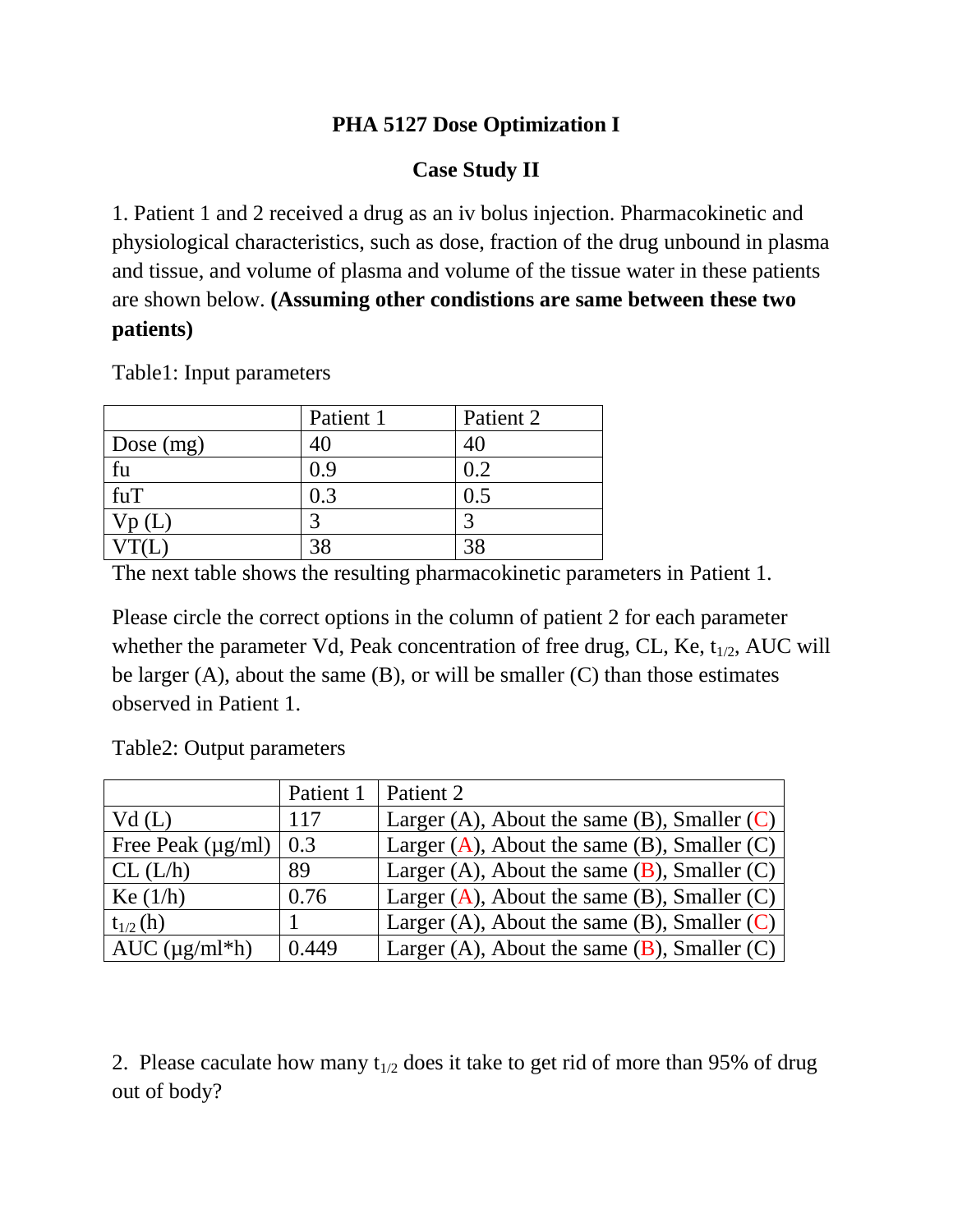Solution A:

 $X = X_0 * e^{-k * t},$  $e^ \boldsymbol{k}$  $\boldsymbol{0}$  $\bar{t}$ J  $\boldsymbol{0}$  $\bar{t}$  $\ast$  $\overline{2}$  $=$ Solution B:  $100\% \rightarrow 50\% \rightarrow 25\% \rightarrow 12.5\% \rightarrow 6.25\% \rightarrow 3.125\%$ 

So it takes 5 half life to get rid of more than 95% of drug out of body.

3. TRUE (T) or FALSE (F)

(1) The same drug was given to two patients and their elimination half life is 6h and 9h. The dose should be increased in the patient with half life of 9h.

## T F

(2) It is impossible for drug to cross the membrane against concentration ingredient.

## T F

4. A clinical study was conducted to investigate interaction between digoxin and rifampin. Researchers compared single-dose (1mg oral and 1mg intraveous) pharmacokinetics of digoxin before and after coadministration of rifampin in volunteers. The AUC of oral digoxin (shown in figure a) was significantly lower during rifampin treatment; the effect was less pronounced after intravenous administration of digoxin (shown in firgure b). Clearance and half life of digoxin were not altered by rifampin. Digoxin has been identified as a substrate of intestinal P-glycoprotein (P-gp) and rifampin can induce the intestinal P-pg expression. Please explain the observation.